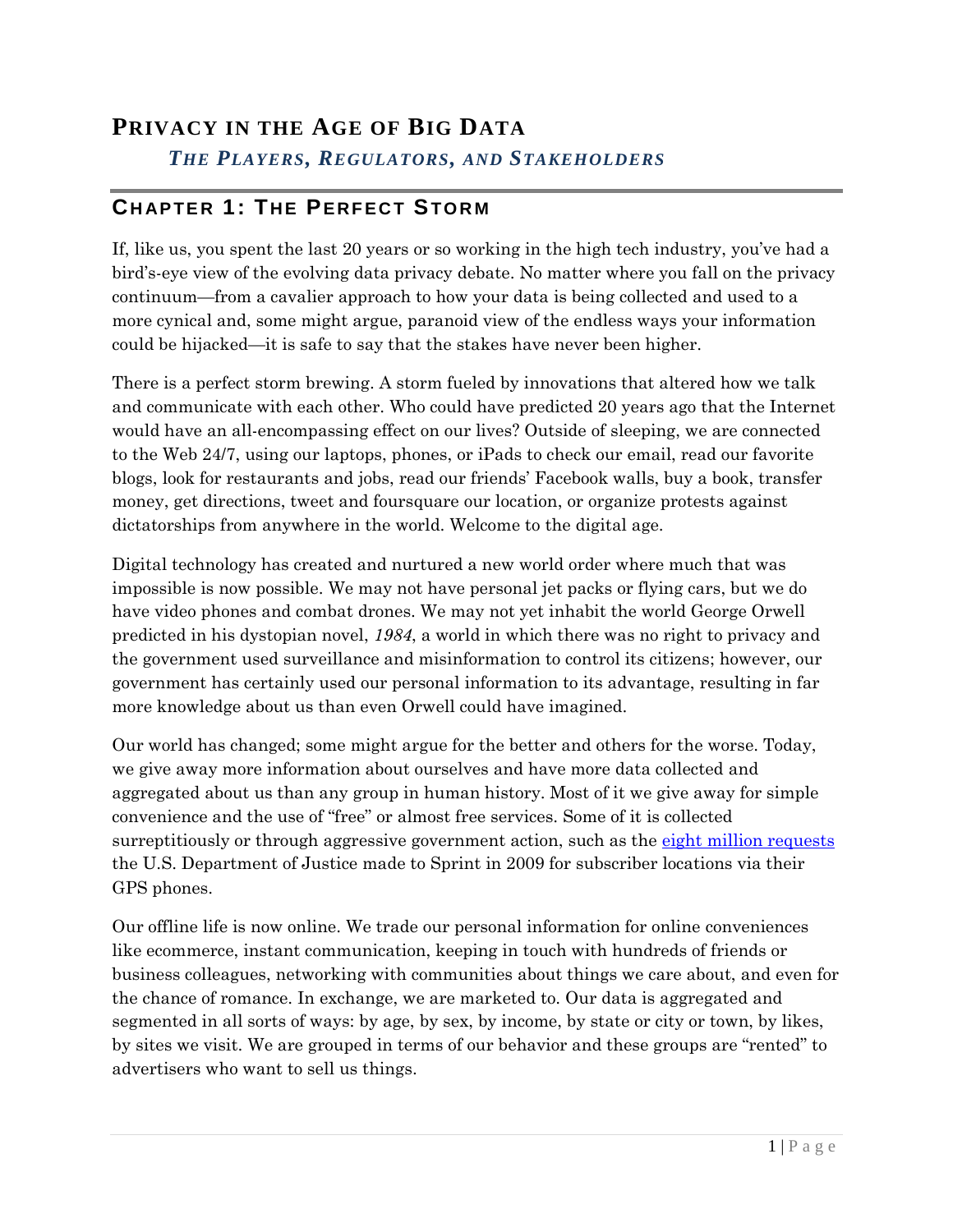Much of the privacy debate is centered around, or so most pundits will tell you, behavioral targeting. In a [recent study](http://www.google.com/hostednews/afp/article/ALeqM5jm38cd0yGVDPXRO1_dohxoq__-rw) conducted by U.C. Berkeley and the University of Pennsylvania, 66 percent of those surveyed said they did not want marketers to tailor advertisements to their interests. When participants were told how their activities were tracked, the disapproval rate climbed higher, to between 73 and 86 percent. In a recent [survey by Opera Software,](http://www.opera.com/press/releases/2011/01/28/) Americans said they were more fearful of online privacy violations than they were of terrorist attacks, personal bankruptcy, or home invasions.

The concept of targeted advertising is not new. Yes, today it is much easier to digitally track everything, sort through it, and make educated guesses about what we'll buy. But is more intrusive advertising something to be feared? It is when you consider that this same process can be used to make educated guesses about a wide range of activities. Security agencies can use it to profile possible terrorists, the IRS to identify possible fraudulent tax returns, law enforcement agencies to surveil possible criminal activities, credit card and loan companies to determine good and bad credit risks. While data, in itself, may be benign, how it is used can run the gamut from harmless to what some might call exceedingly harmful and others might call truly evil.

Data privacy is not a debate about how we are advertised to. It is a debate about the collection and use of our personal information from a commercial and political standpoint. By giving out our information for the convenience of products and services, we have also opened the door to far more intrusive monitoring by government agencies in the name of national, state, and local security. How we reached this point is the result of technological innovation and entrepreneurship. Where we go from here is up to us.

## **Through the Looking Glass**

It all started in 1969, with the founding of [ARPANET](http://en.wikipedia.org/wiki/ARPANET) (Advanced Research Projects Agency Network), a network of geographically distributed computers designed to protect the flow of information between military installations. This laid the groundwork for the [Internet,](http://en.wikipedia.org/wiki/Internet) a network of networks and now home to millions of private, public, government, business, and academic networks all linked together and carrying vast amounts of digital information.

Along the way, several inflection points occurred that would end up putting the Internet at the center of our professional and personal lives:

**The Internet becomes a household word.** In 1990, Sir Tim Berners-Lee wrote the initial specification for the World Wide Web, and by 1993, Digital Equipment Corporation (later acquired by Compaq) officially "opened" its first commercial website. The mid-1990s featured the introduction of web browsers and heralded increasing access to PCs, with two out of three employees and one in three households having access.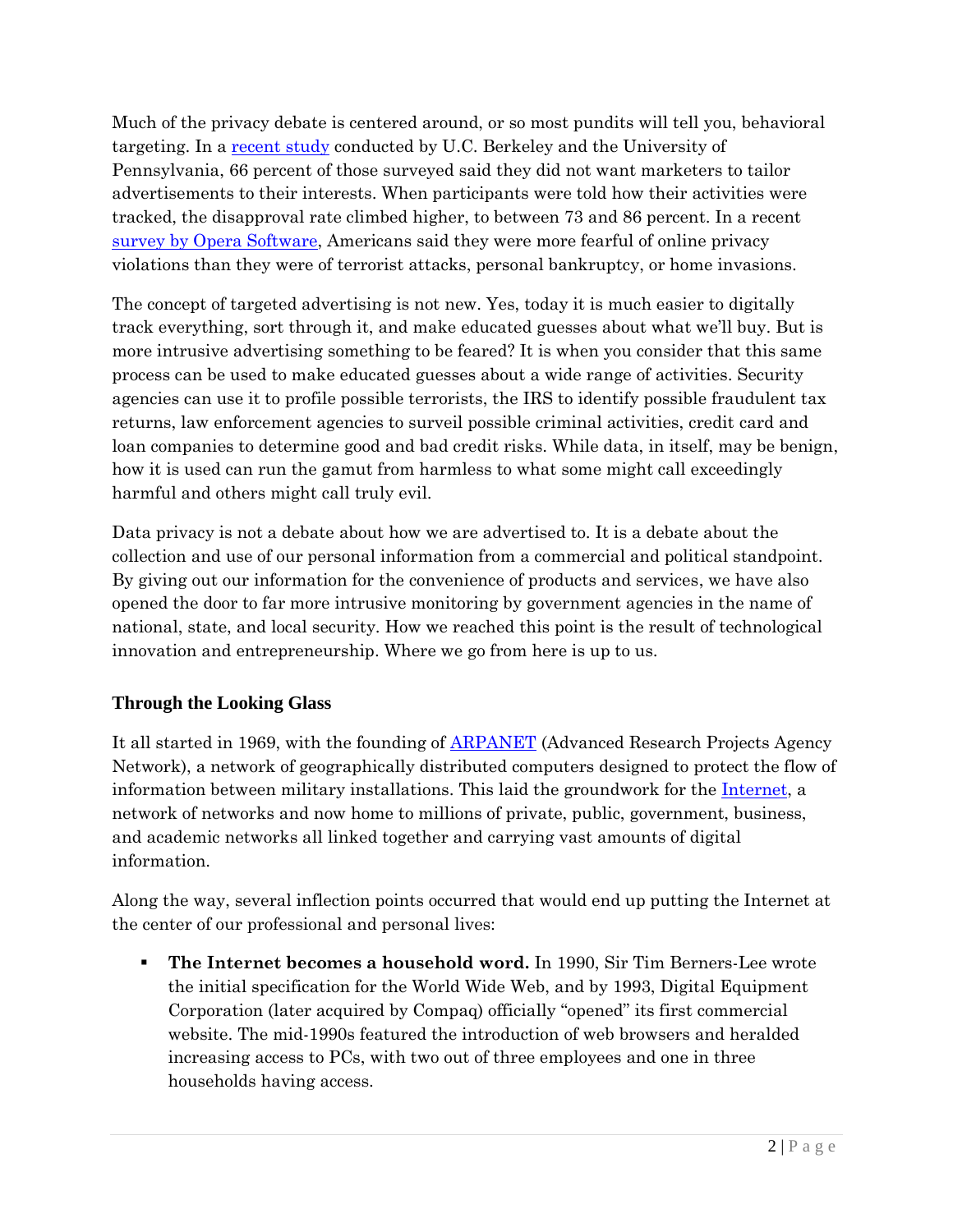- **Shopping goes online.** eBay and Amazon got their start in 1995 with a new business model directed solely at the online consumer. This set the stage for traditional brick and mortar businesses recasting themselves in the online world, as well as the emergence of new online-only businesses like [Zappos](http://www.zappos.com/) and [Netflix.](http://www.netflix.com/)
- **Search goes mainstream and validates a powerful, new advertising model.** In 1998, Google, following search pioneers like Yahoo and Lycos, went live with a better search algorithm, as well as superior ad targeting mechanisms. This not only changed the way anyone searched for information, but perfected **[content-ba](http://digitalenterprise.org/models/models.html)**sed and [paid query-based](http://digitalenterprise.org/models/models.html) advertising models that resulted in Google's \$8.44 billion in revenue in the fourth quarter of 2010 alone. It also produced the largest collection of data on individual behavior in history.
- **Social media takes off.** In 2003, following struggling social network pioneer Friendster (now a social gaming site), MySpace went live and grew to become the most popular social network until Facebook overtook it. In 2004, the term social media was coined (first used by Chris Sharpley) and Facebook was launched. In 2005, YouTube goes online, followed by Twitter in 2006. All of these sites (and more) produce vast amounts of digital data on individual behavior, the relationships between people (the idea of the personal social network) as well as their location (from services like Foursquare).
- **The rise of personal devices.** In 1996, the Nokia 9000 Communicator becomes the first mobile phone with Internet connectivity. In 2001, Blackberry is launched, the first email-enabled mobile phone system. In 2007, Apple introduces the iPhone, which sets the stage for a host of mobile web applications and businesses. By 2008, there are more mobile phones with Internet access than PCs. In 2010, tablet devices, led by the iPad, take the market by storm, with more applications churning out more data. For the first time, a user's location is an integral component of the device itself. It is now possible to know where someone is located at any time without them telling you.
- **Communication becomes instant**. AOL's Instant Messenger (IM) introduced real-time messaging in 1996, which reached a much broader personal and business audience with the introduction of Skype and Microsoft's MSN Messenger. The SMS (Short Message Service) protocol was developed in 1984, making it possible for mobile devices to also send text messages; this is now the preferred method of communication for teenagers and young adults. It is estimated that there will be over [3.4 billion IM accounts by 2014.](http://www.radicati.com/?p=5290) Similar to social media sites, instant messages produce vast amounts of information, not only about individual users but also about the depth and quality of their relationships with other people and organizations the all-important social graph.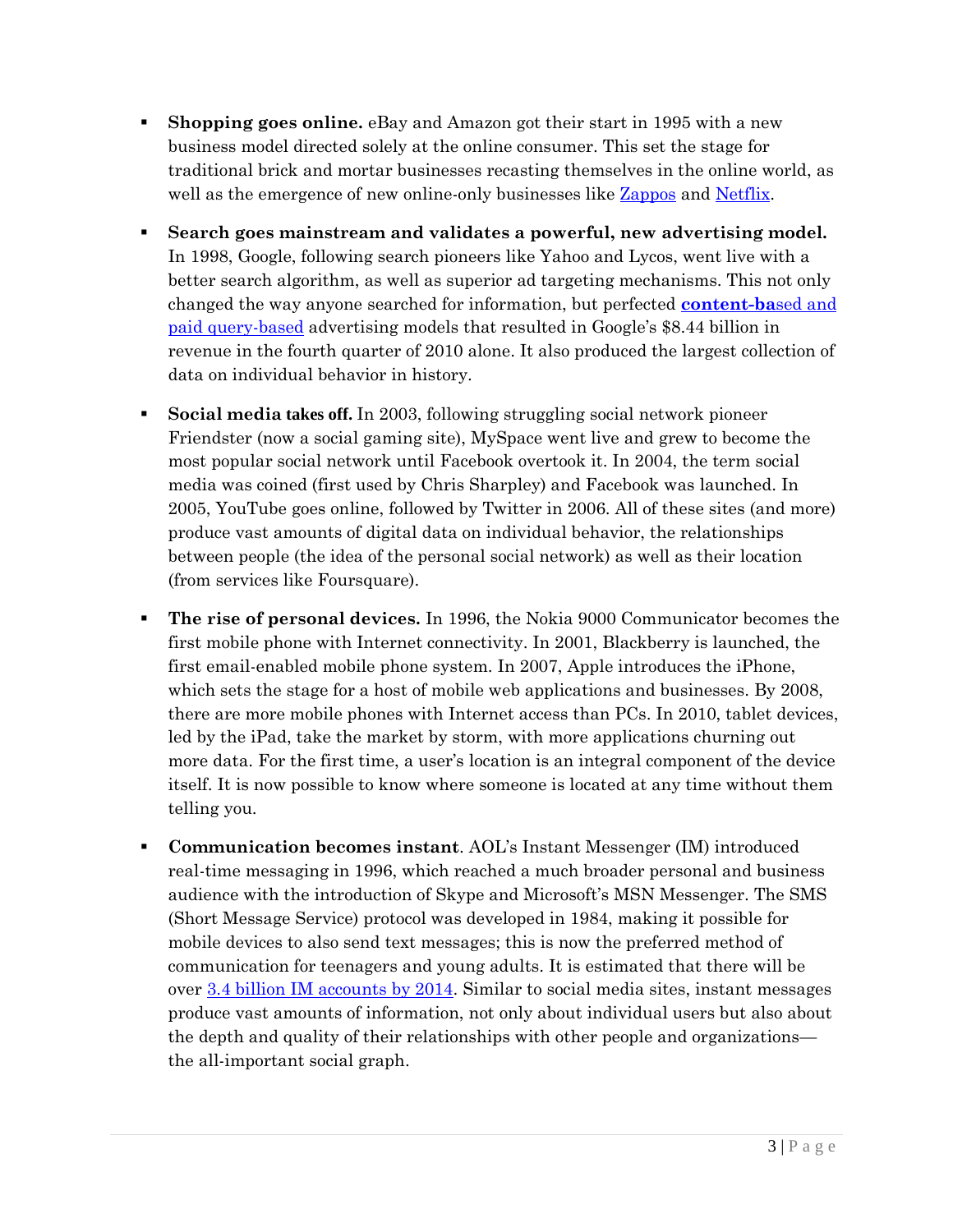Today, we operate in an always-on, digital world: we work online, we socialize online, we follow news and our favorite shows online, we file taxes online, we bank online, we may even gamble or pursue sexual interests online. And everything we do leaves a digital footprint, so much so that we had to give it a name: big data.

## **Welcome to the Big Data Age**

Unless you've been asleep for the past few years, you've probably read about the amount of data generated by our digital universe. Phrases like "drowning in data," a "vast ocean of data," "exponential data growth," have been invoked to try to capture its size. Why? Because it's almost too big to grasp, or as [IDC Research put it:](http://www.emc.com/collateral/demos/microsites/idc-digital-universe/iview.htm)

- In 2009, the digital universe grew 62 percent or almost 800,000 petabytes (think of each petabyte as a million gigabytes, which translates into a stack of DVDs reaching from the Earth to the moon and back).
- In 2010, it was projected to grow to 1.2 million (final counts are not in as of yet) [petabytes.](http://en.wikipedia.org/wiki/Petabytes)
- By 2020, it is projected to be 44 times as big as it was in 2009 (those DVDs would be stacked up halfway to Mars).

But big data is not just about size. It's about the sheer number of data sources available, its different formats, and the fact that most of it is user generated:  $70\%$  of the digital universe is actually generated by all of us through email, Facebook, Twitter, LinkedIn, Flickr, YouTube the list goes on and on. There are:

- One trillion unique URLs in Google's index and two billion Google searches every day.
- 70 million videos available on YouTube and they are viewed 100 million times on a daily basis.
- 133 million blogs.
- More than 29 billion tweets and three million are added every day.
- More than 500 million active Facebook users and they spend over 700 billion minutes per month on the site.

Add to that the growing number of publicly available data sources from federal, state, and local government agencies, academic and research institutions, geospatial data, economic data, census data; this list goes on and on as well. With all that data being digitally proliferated, maintaining one's privacy from government or commercial organizations is a difficult, if not impossible, task.

### **From Pieces of a Puzzle to a Complete Picture: The Future Is Now**

While the amount of data about us has been increasing, so has the ability to look at and analyze it. We have gone from having little bits and pieces about us stored in lots of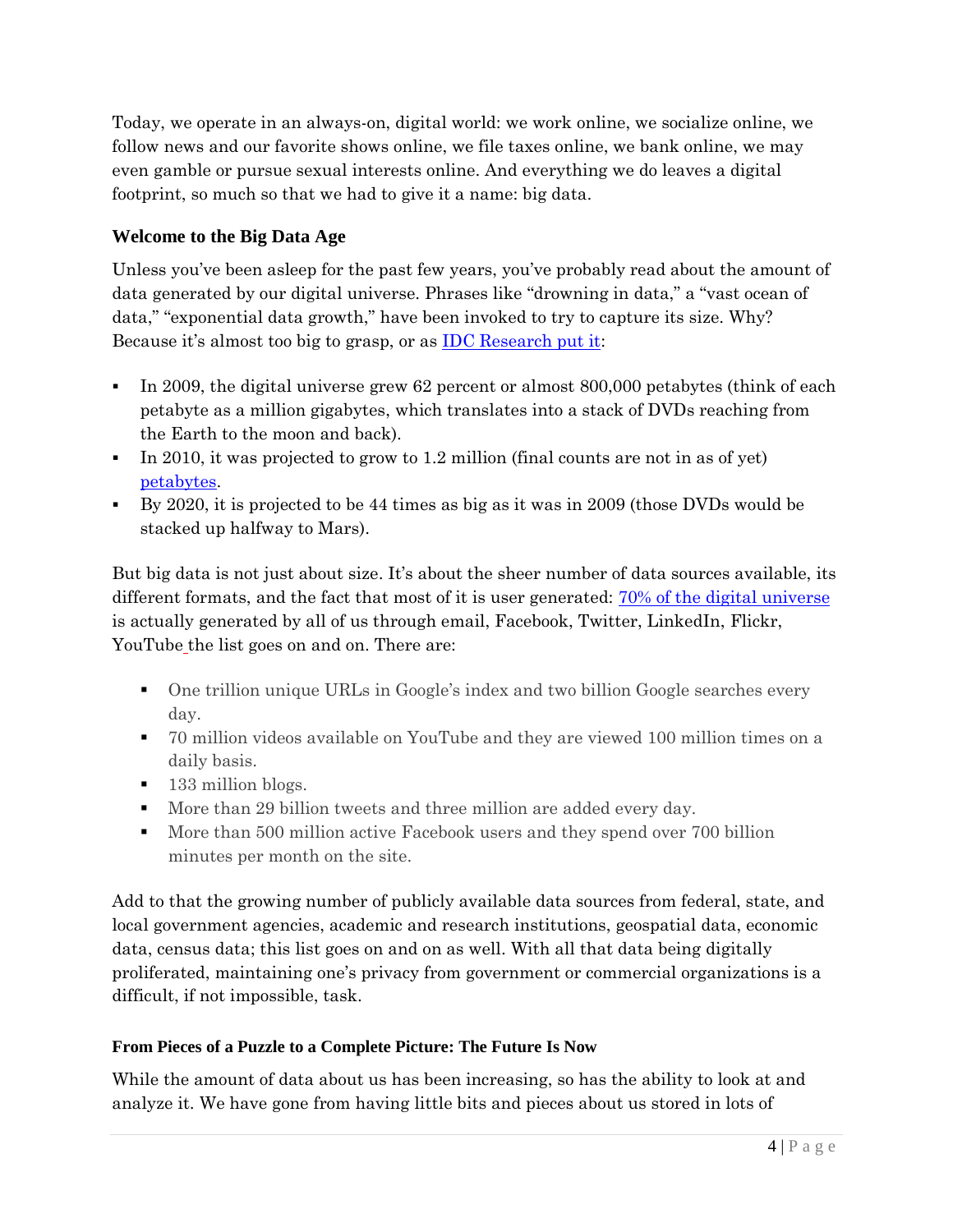different places off- and online to fully formed pictures of who we are. And it is all digitally captured and stored.

Historically, the science of data-mining, predictive, and exploratory analytics had been held back by two things: the inability to store enough data and the cost of the computer power to process it. Today, the costs of storage and processing power are dropping exponentially and seem likely to continue to do so. At the same time, there is an unprecedented aggregation of data about each one of us available in digital format. This makes it easy for organizations of all sizes, as well as government agencies, to find information about any individual as well as use analytic models to predict future behavior.

Far more is known about us than ever before and that information can be used to predict behavior of all kinds, including buying, political, or criminal behavior. This same information is also routinely used to create profiles that identify potential threats to domestic or international security which, in sufficiently repressive regimes, could be fatal for citizens that match a predictive model's high-risk profile, guilty or not.

### **Advertising as the Big Bad Wolf**

Is behavioral advertising really the big bad wolf when it comes to our privacy? Certainly, the concept is not new. It is simply a way to predict, by your behavior, what service or product you might be interested in buying.

In the pre-digital days, there were companies that specialized in analyzing buying behavior, like AC Nielsen, and companies that "rented" out their customer list, segmented by income level, sex, marital status, buying behavior, etc. Chances are your mailbox, like ours, was stuffed with all kinds of offers and you seemed to get phone calls about buying or selling something every hour. Most likely, those offers were the result of information you gave to your bank, credit card company, grocery store, or as a magazine subscription holder. But the information was, to some extent, blind. Your name and address were rented, usually as part of a group, but the renter (the business or organization that bought the advertising) did not have that information until, and unless, you responded. If you did, you then became a part of that company's mailing list and they would begin to build their own profile about you. So, even then, there were multiple profiles of you in multiple lead or customer databases based on your behavior with a specific company or organization.

In the Internet age, if my website travels indicate that I love Hawaii (targeted behavior), then I would see ads for trips to Hawaii when I am surfing, whereas someone who loves Alaska would see ads for trips to Alaska. This is simply a more personalized version of online advertising. You get served up ads based on where you go and what you do because your behavior is being tracked, and from that behavior, assumptions are being made about you. Advertisers like this model because they are able to reach a more interested audience with ads that are more relevant to them, which means that they are able to sell more stuff.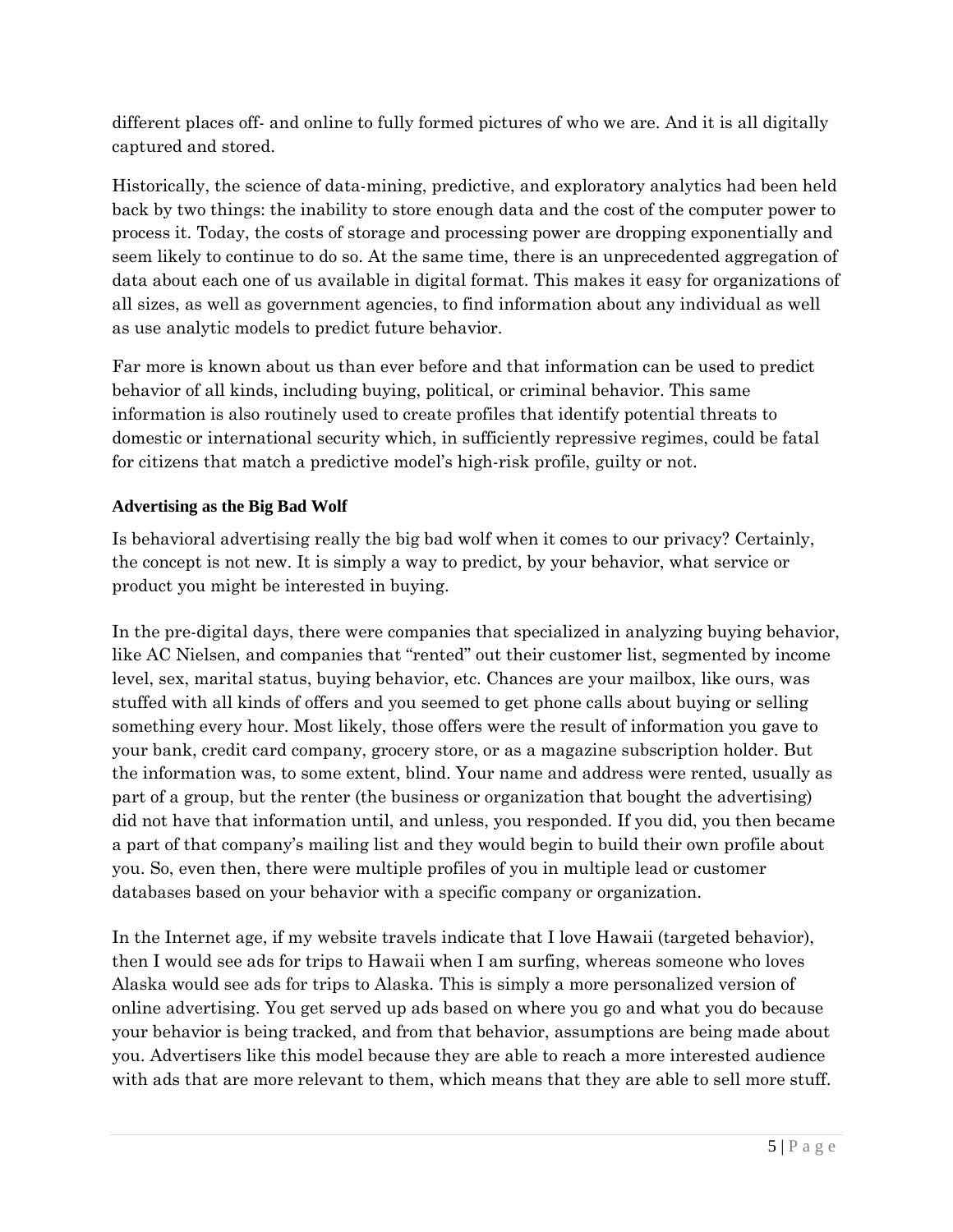The difference between then and now is that everything you do online can be captured digitally and then analyzed and tied back to you. Google tracks online behavior, demographics, and interests with an advertising cookie. Lots of companies track your behavior—mostly through cookies that you allow, knowingly or not, to be installed on your desktop or other personal device—and there's a whole bunch of companies, like [eXelate,](http://exelate.com/new/) that sell your information. But for the most part, this information does not identify you specifically. Rather, it puts you in a group of people with similar demographics and interests and that group is then "rented" to someone to advertise (online of course) to.

However, instead of multiple profiles, it is fairly easy to pull them together to get a much better understanding of who you are and what you do. For example, [Spokeo](http://www.spokeo.com/) aggregates publicly available information about you from phone books, social networks, marketing surveys, real estate listings, business websites, and government agencies. If you search on your name, you may be surprised to see information about precisely where you live (from Google Maps), how much you paid for your house and the property taxes for it (from government data sources), the name of your spouse (from government records), how many people live in your home (from census data), all your phone numbers (from online yellow pages), previous addresses and the cost of those homes, and depending on how public your social media presence is, far more information than you might want anyone to know outside of your close circle of family and friends. Most of this information could be gotten pre-Internet, but would have required a great deal of time and effort to visit the various agencies, fill out the forms, and then often, pay a fee. Today, all it takes is entering your name, or anyone else's, into a field and clicking Submit.

And it's not just about cookies anymore. For example, public data that might contain personal information about you can be scraped (otherwise known as web scraping), collected, and analyzed. There's also a relatively new concept, location marketing, where you are served up ads based on your location (which is available from the GPS chip in your phone). So, if your GPS location indicates that you are near a specific store, you could receive ads or coupons specific to that store.

Depending on your point of view, the amount of data that can be collected about you from public and private sources can either be disturbing or simply the price you pay for living in a digital world. After all, the sites you use—like Facebook, Twitter, LinkedIn, Google, Foursquare, fill in the blank—need a business model that ensures their lasting presence. The implicit transaction you have with any of the sites that you visit is this: for the value I receive from you, I give you something of value back. That value is your personal information and that information is rented out to advertisers on a continuous basis. And since there is so much more information about you, which makes it far easier and much more lucrative to advertise to you, your personal information is now more precious than gold.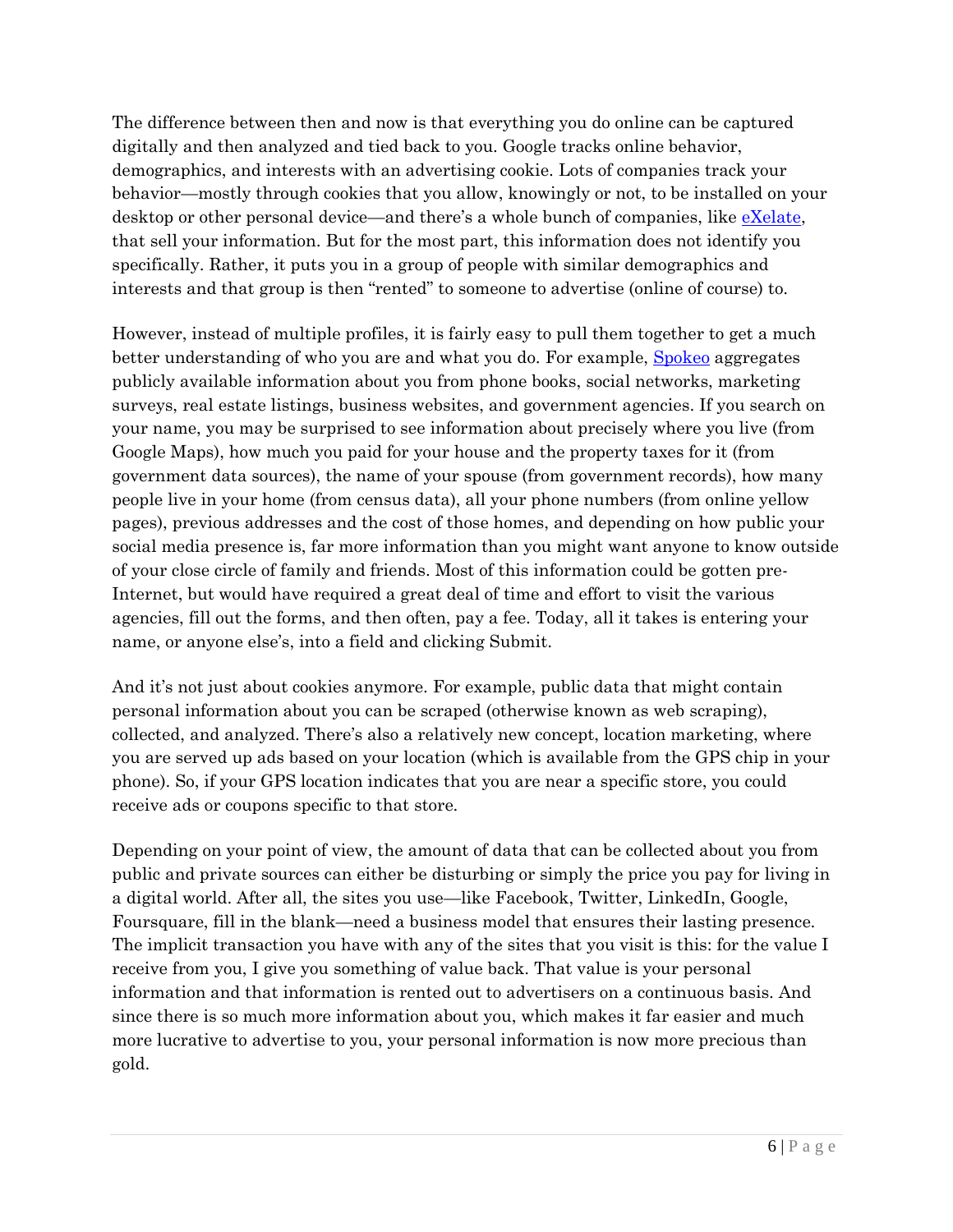But here's the thing: in concept, there is nothing morally wrong about behavioral advertising as long as you, the consumer, are aware of it. If your personal data is collected and used solely for the purpose of advertising, its impact is pretty benign. What is not so benign is the other ways that same data can be used. The privacy debate isn't about behavioral advertising, it's about all the other ways in which your data can be mined and used. If we, as consumers, continue to associate data privacy with advertising practices, we are ignoring a far bigger issue: who is using our data, why are they using our data, and how can we protect ourselves from privacy invasions when we don't even know who is watching us?

### **Big Brother and Big Data Around the World**

Governments are increasingly investing in capturing and analyzing digital footprints to combat crime and terrorism, flashpoint words guaranteed to galvanize most citizens to rank security over privacy when debating this issue. After all, how can we argue for privacy if our way of life is at risk?

The United Kingdom uses digital video technology to track citizens and visitors. They have more than 1.85 million CCTV cameras [installed,](http://www.securitynewsdesk.com/2011/03/01/only-1-8-million-cameras-in-uk-claims-acpo-lead-on-cctv/) or one camera for every 32 people. Any person walking across London will be captured on camera hundreds of times a day. British authorities have considered **banning** hooded sweatshirts to make this type of surveillance easier, as well as using **artificial intelligence** programs to identify pre-crime behavior so that officers can be dispatched before a crime is committed.

In the United States, many law enforcement agencies heavily rely on data collection and analysis techniques. New York City police would enter a person's name, physical description, ID, and companions' names into a central database when they approached people in so-called "[stop and frisk](http://www.nyclu.org/news/nypd-stopped-record-number-of-innocent-new-yorkers-2010-new-stop-and-frisk-numbers-show)" operations. In 2010, these operations, which did not require police officers to observe any criminal behavior before "stopping," were performed on over 590,000 mostly Black or Hispanic persons. However, law enforcement is no longer allowed to keep a database on individuals caught up in these blatantly discriminatory "stop and frisks" due to a state law in 2009 which makes it illegal. But the "stop and frisk" and many other databases, including a CCTV video database of individuals who have been accused of no crime, continue to play a major role in NYC's data and analytics intensive [Real Time Crime Center.](http://www.nytimes.com/2010/02/18/nyregion/18tattoo.html)

Monitoring technology is taking off across the United States. CCTV cameras are installed across highway systems to monitor the flow of traffic and at traffic lights to monitor stop light violations. It is now commonplace to receive traffic citations in the mail. Although the practice remains controversial and is often challenged on constitutional grounds, it appears it's here to stay. [Digital event recorders](http://www.slate.com/id/2087207/) (aka black boxes in cars), similar to those on planes, are being used by law enforcement to assess fault in accidents. Rental car agencies use similar technology along with GPS recorders to assess fines for going too fast or taking a car on to dirt roads.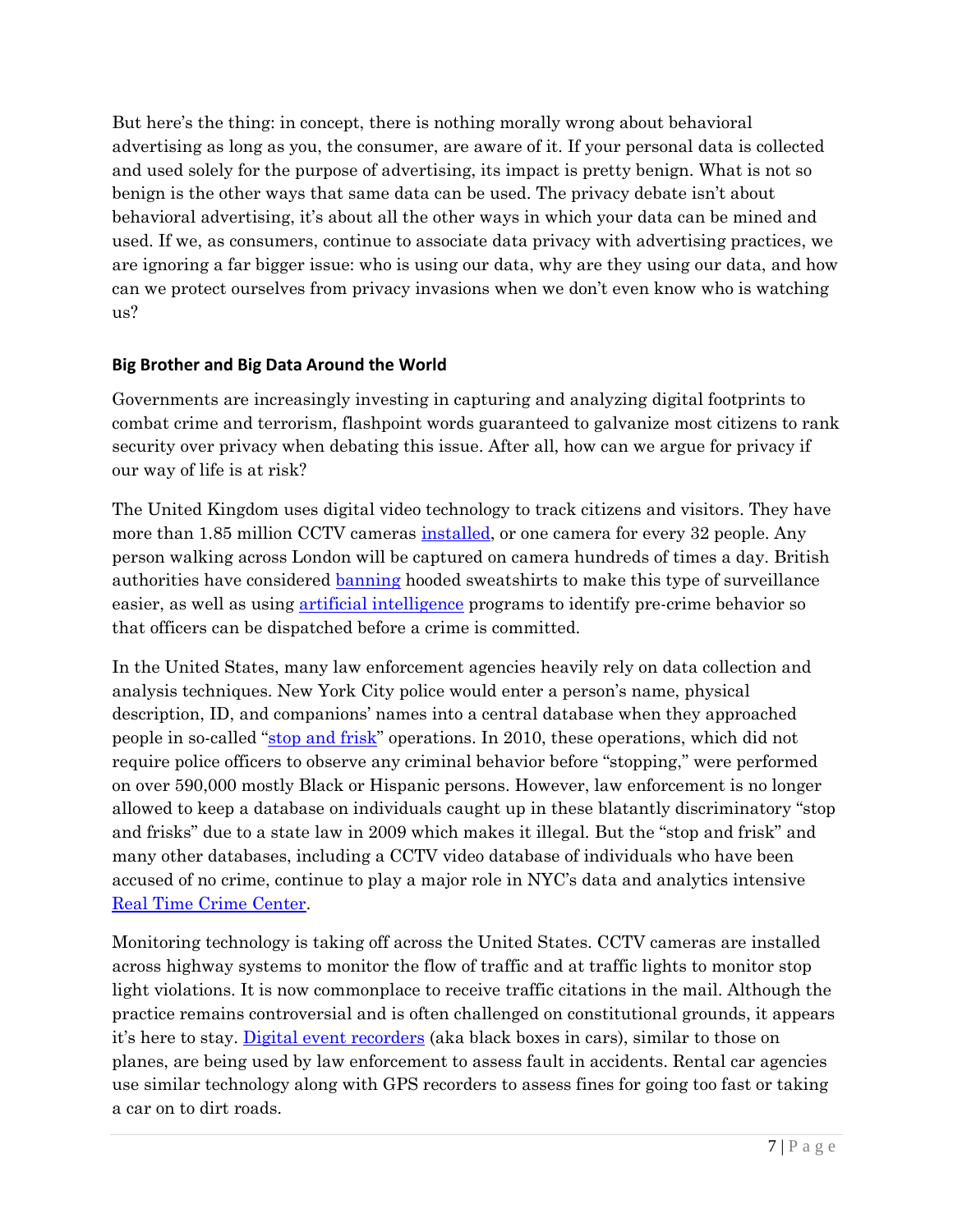Depending on the circumstance, it appears that the U.S. government has differing views on the preservation of privacy in the digital age. Internationally, it sees privacy as a democratizing force. For example, the government has given grants to technology providers to ensure that social networking tools like Twitter and Facebook are secure and not easily disrupted. That way, these tools can be used more effectively by pro-democracy demonstrators in places like Syria, Tunisia, and Iran. Of course, those governments have been known to use these same tools to target enemies of the state and, during times of unrest, to cut off all access.

In matters deemed as domestic security, the U.S. government pushes for more access to personal information. For example, the U.S. Department of Justice recently argued that the continued safety and security of the United States was dependent on maintaining a clause in the misnamed [Electronic Communications Privacy Act](http://en.wikipedia.org/wiki/Electronic_Communications_Privacy_Act) that allows warrantless searches of an individual's email if it is stored in a hosted service, such as Gmail or Hotmail, if it is older than six months old. Through the Patriot Act, law enforcement can request [broad](http://firstmonday.org/htbin/cgiwrap/bin/ojs/index.php/fm/article/view/1198/1118)  [surveillance powers from a special court,](http://firstmonday.org/htbin/cgiwrap/bin/ojs/index.php/fm/article/view/1198/1118) which has far lower standards than those required for probable cause. Under this act, all library records for an individual can be turned over without the individual's knowledge, as the request is considered secret.

While the U.S. constitution does not specifically mention privacy, several amendments in the Bill of Rights have been held by the Supreme Court as [penumbral rights](http://plato.stanford.edu/entries/privacy/) of privacy. Since this is a controversial part of the law and we are not lawyers, we will stick with the safe statement that the legal definition of what is private and what is not is unclear in the "real world" but when compared to the digital one, seems crystal clear. In other words, our "right to privacy," both in the digital and non-digital world, is constantly changing. However, in the "real world" there are precedents that approach the legal standard of "settled law" (Stare [Decisis\)](http://en.wikipedia.org/wiki/Stare_decisis) but like the technologies that drive it, there is nothing remotely settled about privacy law in the digital world.

This is the fundamental question we are faced with: in the digital age, do we have a right to not be observed by our government? If so, where: on the Internet, at the library, in public places, in private business, on the highway, or peacefully demonstrating against a government? In 1759, Benjamin Franklin said, "They who can give up essential liberty to obtain a little temporary safety deserve neither liberty nor safety." The question of privacy versus security has always been a profoundly difficult one. But the easy access and aggregation of individuals' private digital data makes it far more complicated in this age of terrorism and weapons of mass destruction.

## **At the Crossroads: Privacy versus Security and Safety**

In the digital age, is privacy, as Mark Zuckerberg famously suggested, outmoded? After all, if you have done nothing wrong, there's nothing to worry about. Of course, if you make that statement to anyone who has been racially or religiously profiled, you might be surprised at their reaction. We are at a crossroad: how much privacy are we willing to give up? How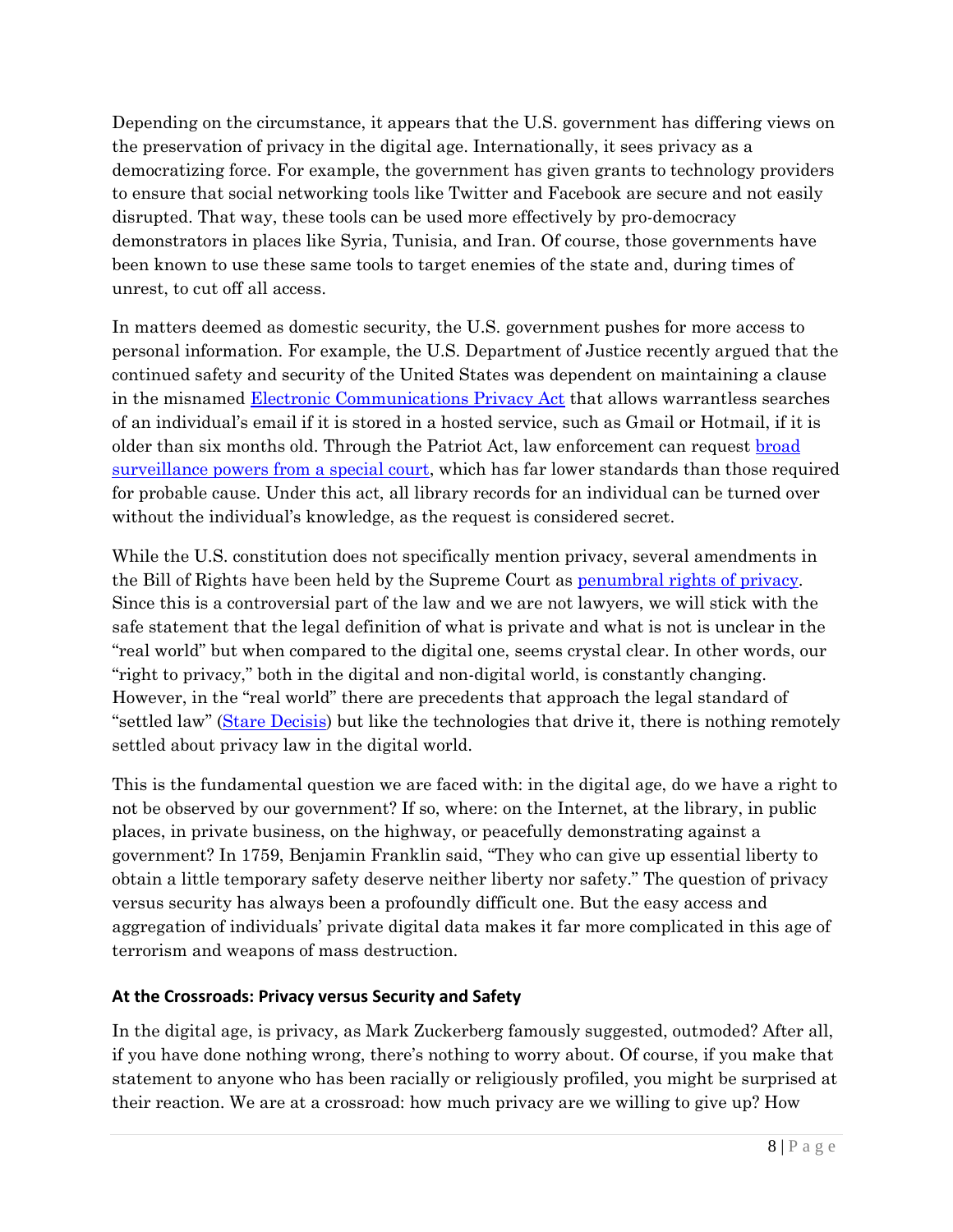transparent do we want to be? How much do we want our government to watch us? How much risk, in terms of crime and terrorism, are we willing to accept as the price for our privacy? How do we measure that risk—how do we know that by giving up a certain level of privacy we are safer?

If you share photos taken from your cell phone online, chances are the embedded GPS information that precisely indicates the location at which the photo was taken went with it. Maybe it was a photo of your children at school and maybe you didn't want just anyone to know where that school was located. If you were on a community site, maybe you shared how a family member was very ill. Now you are looking for healthcare coverage and somehow that information, unknown to you, is known to the insurance company. Maybe you disabled GPS tracking on your phone so that your location would be unknown. But law enforcement can still locate you with it. Maybe you live in France, where your data is required to be stored for a year by Google, eBay, and countless other companies. The French authorities want access to it should you be investigated. Maybe you tweet. Well, now the location of your tweet can also be tracked. Maybe you are fomenting a revolution using Facebook. Maybe the government you are demonstrating against is using Facebook to watch you.

It is one thing to collect and track information with your permission. But many companies and organizations have violated that permission, assuming that you opt in so that you are forced to opt out, putting cookies on your desktop without your knowledge, using questionable practices to collect data about you, sharing your information when you've asked them not to. Technology has made snooping easy and it's difficult to keep up with what you need to do to protect yourself.

If you think that it's the government's job to protect you, think about this for a moment: in the U.S. alone there are over 30 federal statutes and over 100 state statutes that protect some aspect of privacy. The regulations are piecemeal and designed to protect you if an industry, through self-regulation, does not. There is a pending Internet Bill of Rights and a possible do not track system similar to the do not call list that governed telemarketers. There are also consumer privacy organizations and action groups and companies that have made a business out of protecting your privacy, such as  $T_{\text{rustE}}$ . Although the Internet is global, the privacy issue is not, so privacy laws and regulatory actions and bodies differ from country to country.

We live in a complicated world. There are privacy players, regulators, and stakeholders; all holding forth on the state of privacy today and whether you should be confident or afraid about what is happening. What has become lost is exactly what our "right to privacy" means:

- What assumptions can we make about the personal data we now share online?
- Who owns our data and what are they entitled to do with it?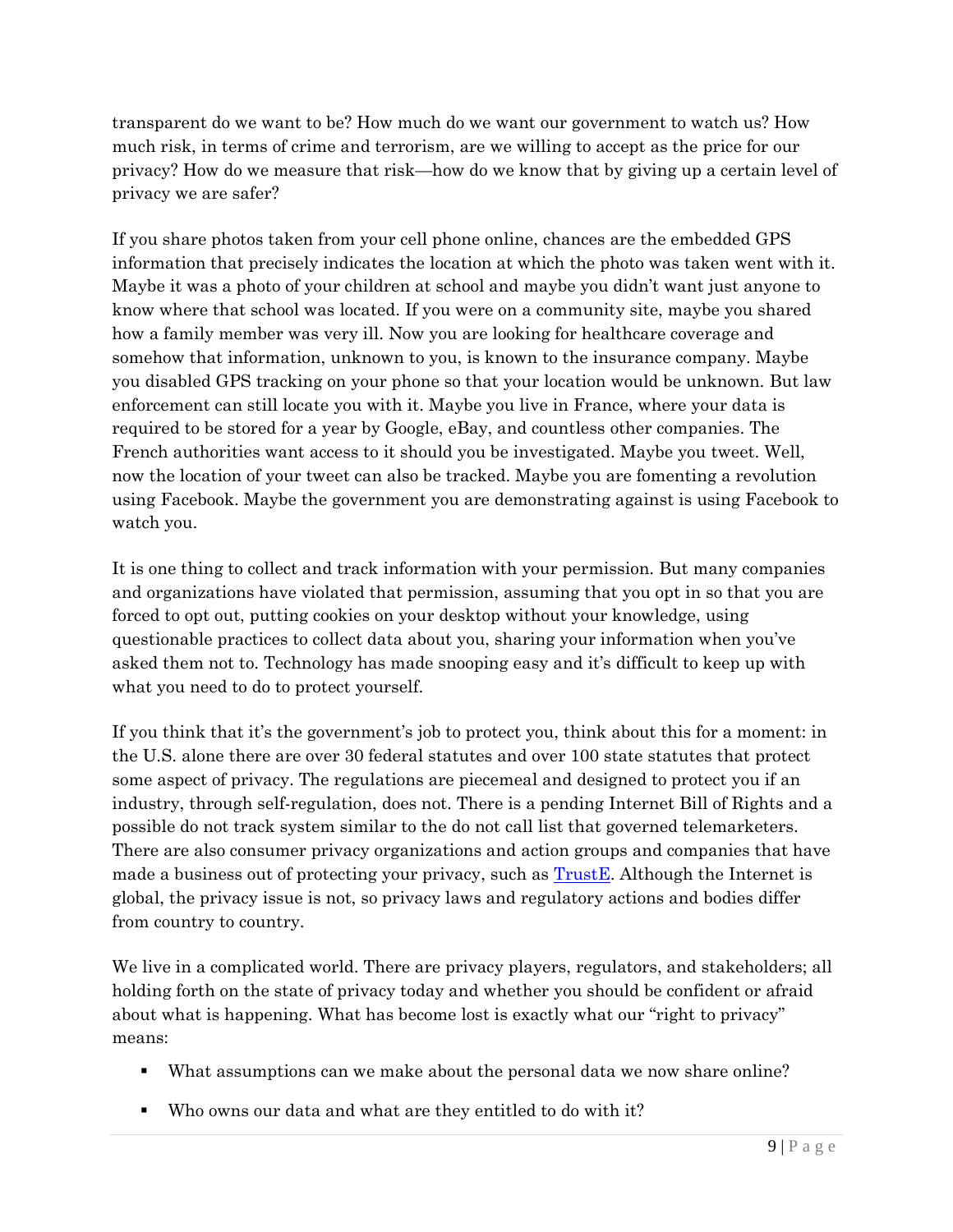- What regulations are in place to protect us in the U.S. and abroad?
- What forces are at play trying to shape data privacy laws and expectations?
- What are legitimate government uses of digital data in a democracy?
- What role should we, the consumer, play in all of this?

In 1597, Sir Francis Bacon said, "Knowledge is power." It was true then and it's true now. The more informed we are about privacy in the age of big data, the more we can shape and affect data privacy policies, standards, and regulations. This is not a debate about advertising; it is a debate about how we balance privacy, security, and safety in an increasingly transparent and dangerous world.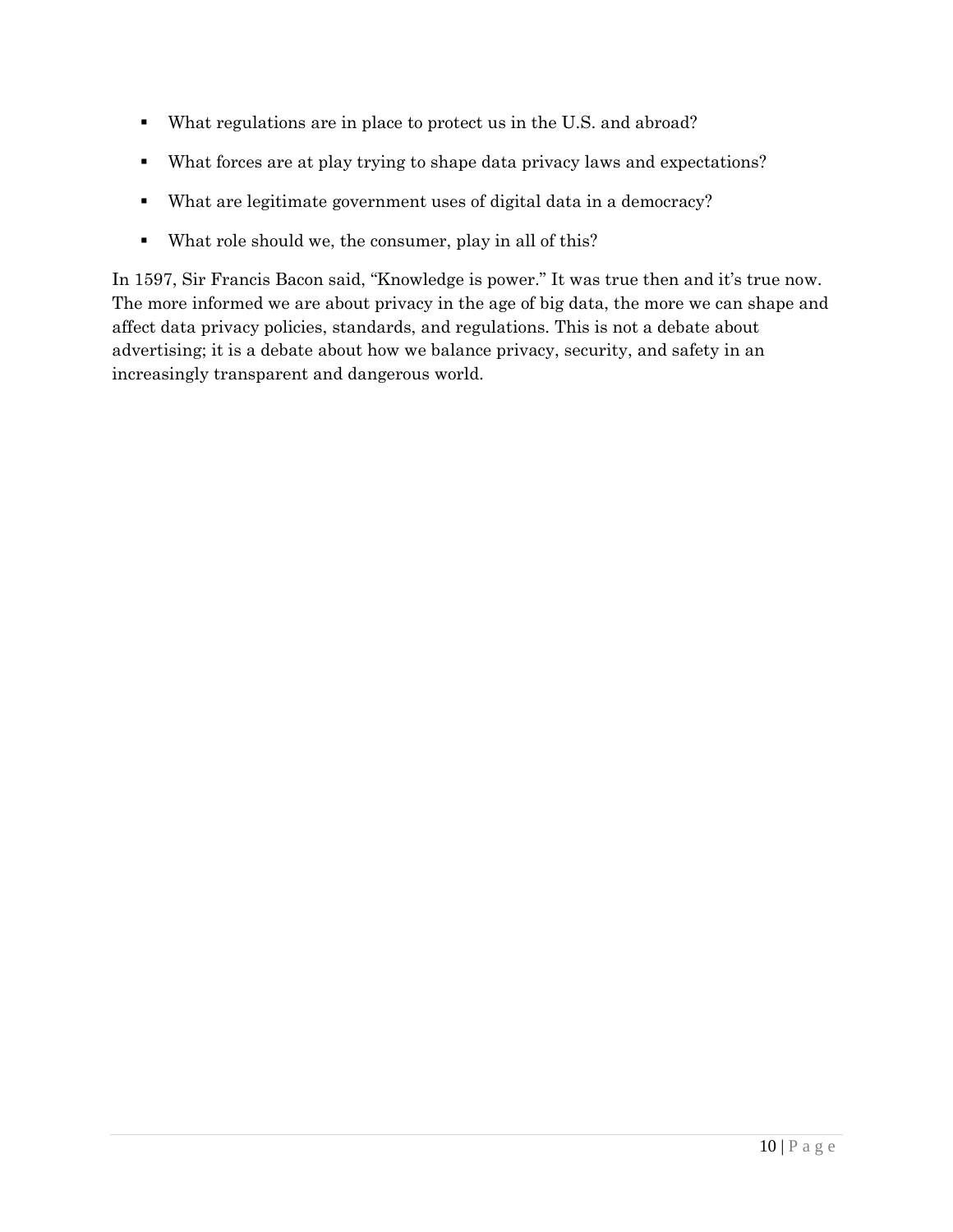#### **Bibliography**

- **1.** Kim Zetter, "Feds 'Pinged' Sprint GPS Data 8 Million Times Over a Year," *Wired*, December 1, 2009[, http://www.wired.com/threatlevel/2009/12/gps-data/](http://www.wired.com/threatlevel/2009/12/gps-data/)
- **2.** Cameron Chapman, "The History of the Internet in a Nutshell," Six Revisions, November 15, 2009[, http://sixrevisions.com/resources/the-history-of-the-internet-in-a-nutshell/](http://sixrevisions.com/resources/the-history-of-the-internet-in-a-nutshell/)
- **3.** Wikipedia, "Internet," <http://en.wikipedia.org/wiki/Internet>
- 4. Wikipedia, "AOL Instant Messenger," [http://en.wikipedia.org/wiki/AOL\\_Instant\\_Messenger](http://en.wikipedia.org/wiki/AOL_Instant_Messenger)
- **5.** Wikipedia, "SMS (Short Message Service)," <http://en.wikipedia.org/wiki/SMS>
- **6.** Berkman Center for Internet and Society, Harvard University, "A History of Digital Data Creation," [http://cyber.law.harvard.edu/digitaldiscovery/timeline\\_files/frame.htm](http://cyber.law.harvard.edu/digitaldiscovery/timeline_files/frame.htm)
- **7.** The Radicati Group, Inc., *"*Key Statistics for Email, Instant Messaging, Social Networking and Wireless Email," April 19, 2010[, http://www.radicati.com/?p=5290](http://www.radicati.com/?p=5290)
- **8.** Pew Research Center, "Pew Internet and American Life Project, Internet Trend Data," <http://www.pewinternet.org/Static-Pages/Trend-Data/Online-Activites-Total.aspx>
- **9.** Joseph Turow, Jennifer King, Chris Jay Hoofnagle, Amy Bleakley, Michael Hennessy, "Americans Reject Tailored Advertising and Three Activities that Enable It," September 29, 2009 <http://ssrn.com/abstract=1478214>
- **10.** Opera Software Press Release, "Who's Watching You," January 28, 2011, <http://www.opera.com/press/releases/2011/01/28/>
- **11.** Michael Rappa, "Business Models on the Web," Managing the Digital Enterprise, January 17, 2010[, http://digitalenterprise.org/models/models.html](http://digitalenterprise.org/models/models.html)
- **12.** Google, "Google Announces Fourth Quarter and Fiscal Year 2010 Results and Management Changes," January 20, 2011, [http://investor.google.com/earnings/2010/Q4\\_google\\_earnings.html](http://investor.google.com/earnings/2010/Q4_google_earnings.html)
- **13.** IDC Research, "The Digital Universe Decade," May 2010, <http://www.emc.com/collateral/demos/microsites/idc-digital-universe/iview.htm>
- **14.** NOAA (National Oceanic and Atmospheric Administration), "Tsunamis May Telegraph Their Presence," January 19, 2010, [http://www.noaanews.noaa.gov/stories2010/20100119\\_tsunami.html](http://www.noaanews.noaa.gov/stories2010/20100119_tsunami.html)
- **15.** Adam Singer, "49 Amazing Social Media, Web 2.0, and Internet Stats," The Future Buzz, January 12, 2009,<http://thefuturebuzz.com/2009/01/12/social-media-web-20-internet-numbers-stats/>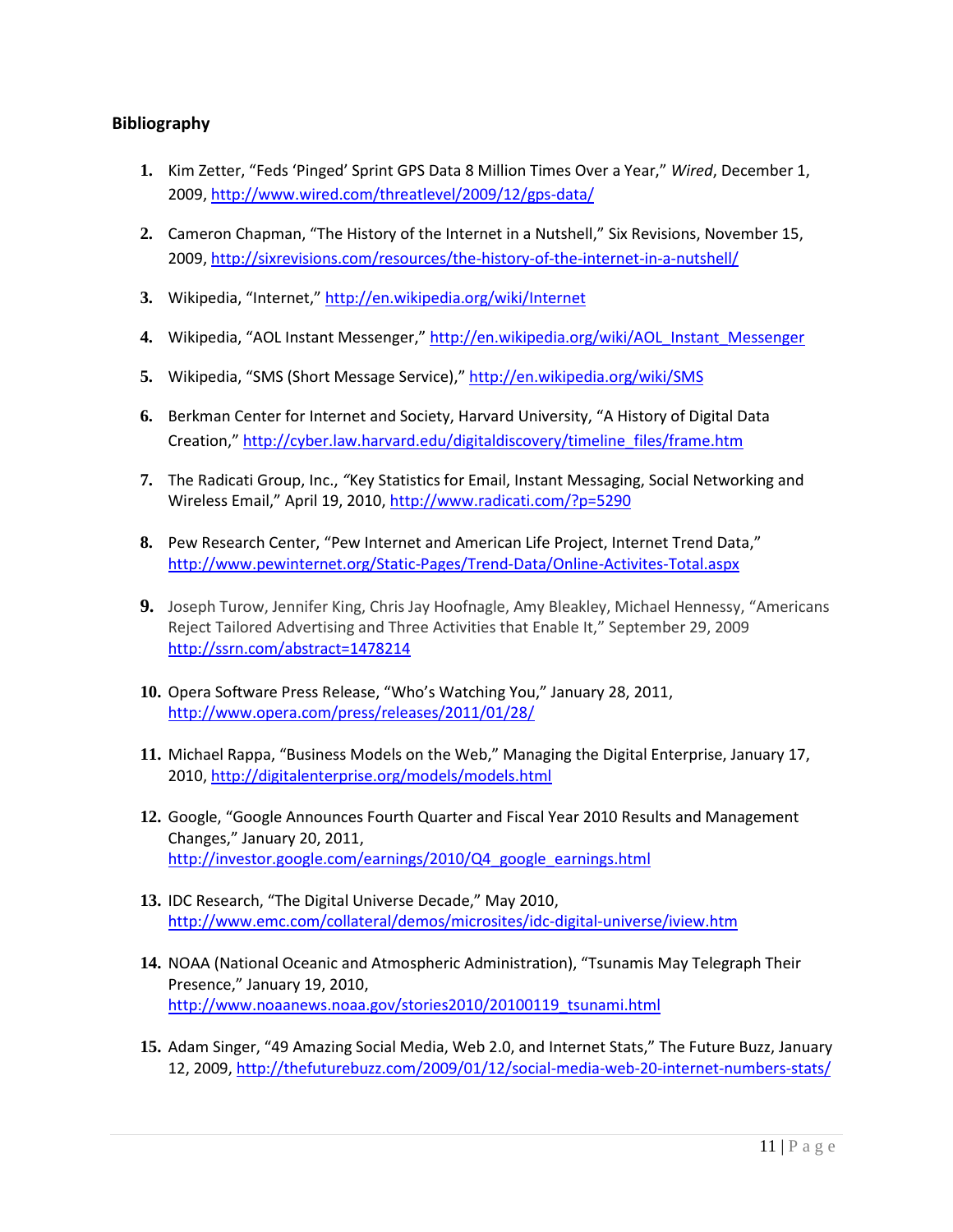- **16.** Facebook, "Press Room Statistics" <http://www.facebook.com/press/info.php?statistics>
- **17.** Nathan Wolfe, Lucky Gunasekara, and Zachary Bogue, "Crunching Digital Data Can Help the World," CNN, February 2, 2011 <http://www.cnn.com/2011/OPINION/02/02/wolfe.gunasekara.bogue.data/>
- **18.** Terri Wells, " Website Marketing: How and Why Behavioral Advertising Works," November 1, 2006[, http://www.seochat.com/c/a/Website-Marketing-Help/How-and-Why-Behavioral-](http://www.seochat.com/c/a/Website-Marketing-Help/How-and-Why-Behavioral-Advertising-Works/)[Advertising-Works/](http://www.seochat.com/c/a/Website-Marketing-Help/How-and-Why-Behavioral-Advertising-Works/)
- **19.** Matt Drake, "Ban the Hood for Good," EXPRESS.co.uk, March 30, 2009, http://www.express.co.uk/posts/view/39622/Ban-the-hood-for- good
- **20.** Stuart Turton, "AI Could Power Next-gen CCTV Cameras," PC PRO, June 25, 2008, <http://www.pcpro.co.uk/news/208452/ai-could-power-next-gen-cctv-cameras>
- **21.** New York Civil Liberties Union, "NYPD Stopped Record Number of Innocent New Yorkers in 2010, New Stop-and-Frisk Numbers Show," February 23, 2011, [http://www.nyclu.org/news/nypd-stopped-record-number-of-innocent-new-yorkers-2010-new](http://www.nyclu.org/news/nypd-stopped-record-number-of-innocent-new-yorkers-2010-new-stop-and-frisk-numbers-show)[stop-and-frisk-numbers-show](http://www.nyclu.org/news/nypd-stopped-record-number-of-innocent-new-yorkers-2010-new-stop-and-frisk-numbers-show)
- **22.** Michael S. Schmidt, "Have a Tattoo or Walk With a Limp? The Police May Know," *New York Times*, February 17, 2010, [http://www.nytimes.com/2010/02/18/nyregion/18tattoo.html?\\_r=1](http://www.nytimes.com/2010/02/18/nyregion/18tattoo.html?_r=1)
- **23.** Wikipedia, "Electronic Communications Privacy Act," [http://en.wikipedia.org/wiki/Electronic\\_Communications\\_Privacy\\_Act](http://en.wikipedia.org/wiki/Electronic_Communications_Privacy_Act)
- **24.** Mary Minow, "The USA PATRIOT Act and Patron Privacy on Library Internet Terminals," LLRX, February 15, 2002,<http://www.llrx.com/features/usapatriotact.htm>
- **25.** Joan Starr, "Libraries and National Security: An Historical View," First Monday, December 6, 2004[, http://firstmonday.org/htbin/cgiwrap/bin/ojs/index.php/fm/article/view/1198/1118](http://firstmonday.org/htbin/cgiwrap/bin/ojs/index.php/fm/article/view/1198/1118)
- **26.** Stanford Encyclopedia of Philosophy, "Privacy," September 18, 2006, <http://plato.stanford.edu/entries/privacy/>
- **27.** Wikipedia, "Confrontation Clause," [http://en.wikipedia.org/wiki/Confrontation\\_Clause](http://en.wikipedia.org/wiki/Confrontation_Clause)
- **28.** Wikipedia, "United States Bill of Rights," http://en.wikipedia.org/wiki/United States Bill of Rights
- **29.** Wikipedia, "NSA Warrentless Surveillance Controversy," [http://en.wikipedia.org/wiki/NSA\\_warrantless\\_surveillance\\_controversy](http://en.wikipedia.org/wiki/NSA_warrantless_surveillance_controversy)
- **30.** Wikipedia, "President's Surveillance Program," [http://en.wikipedia.org/wiki/President%27s\\_Surveillance\\_Program](http://en.wikipedia.org/wiki/President%27s_Surveillance_Program)